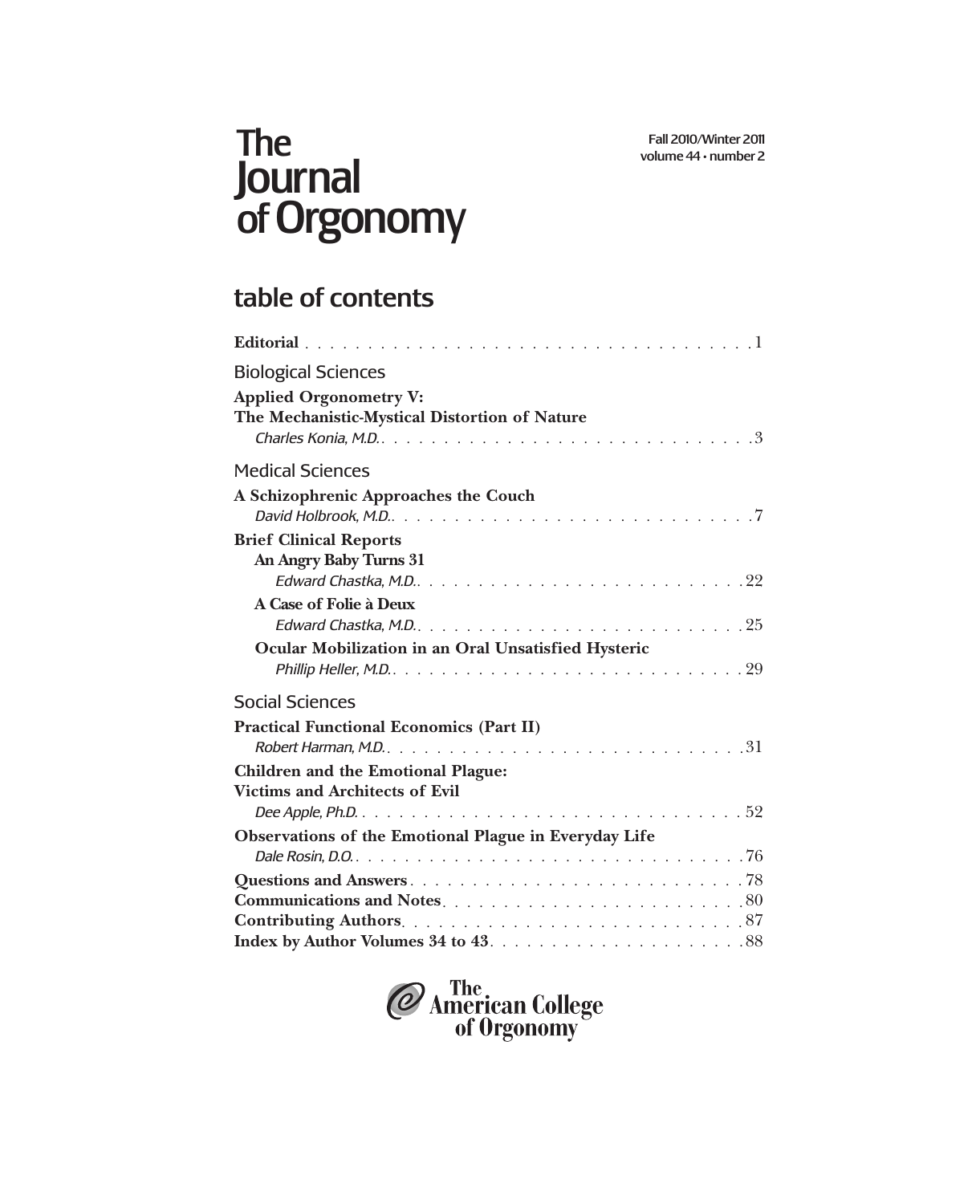## **Editorial**

*Charles Konia, M.D.*

## Securing a Beachhead

When Wilhelm Reich compared the discovery of orgone energy to the discovery of America he meant that what he had discovered was only the existence of a large body of knowledge that had yet to be explored and understood. To take Reich's analogy further, we can say that it took hundreds of years after the New World was first discovered before it was successfully colonized. This was partly because the resources for survival in the New World were not sufficiently understood, partly because plans for colonization were not carefully implemented and partly because of a lack of good fortune.

Today, the American College of Orgonomy finds itself in a similar position in relation to the world that existed when America was first discovered. The new "colonists" are charged with the daunting task of giving the science of orgonomy a secure and permanent beachhead in a world that is completely out of touch with the existence of orgone energy. Therefore, establishing contact and cooperation with this alien world is an essential goal of the College.

There are many parallels between the old and new colonists. Just as there was a division of labor among the old colonists in their attempt to survive in a foreign environment, there are necessary differences in the work of the new colonists. They must work cooperatively in different functions as integral members of the American College of Orgonomy essential for its survival. Some are involved with the administration and organizational matters, others with teaching the new science, others with scientifically investigating and understanding the surrounding territory in this new environment while still others are concerned with making contact and establishing cooperation with the indigenous people of "the New World."